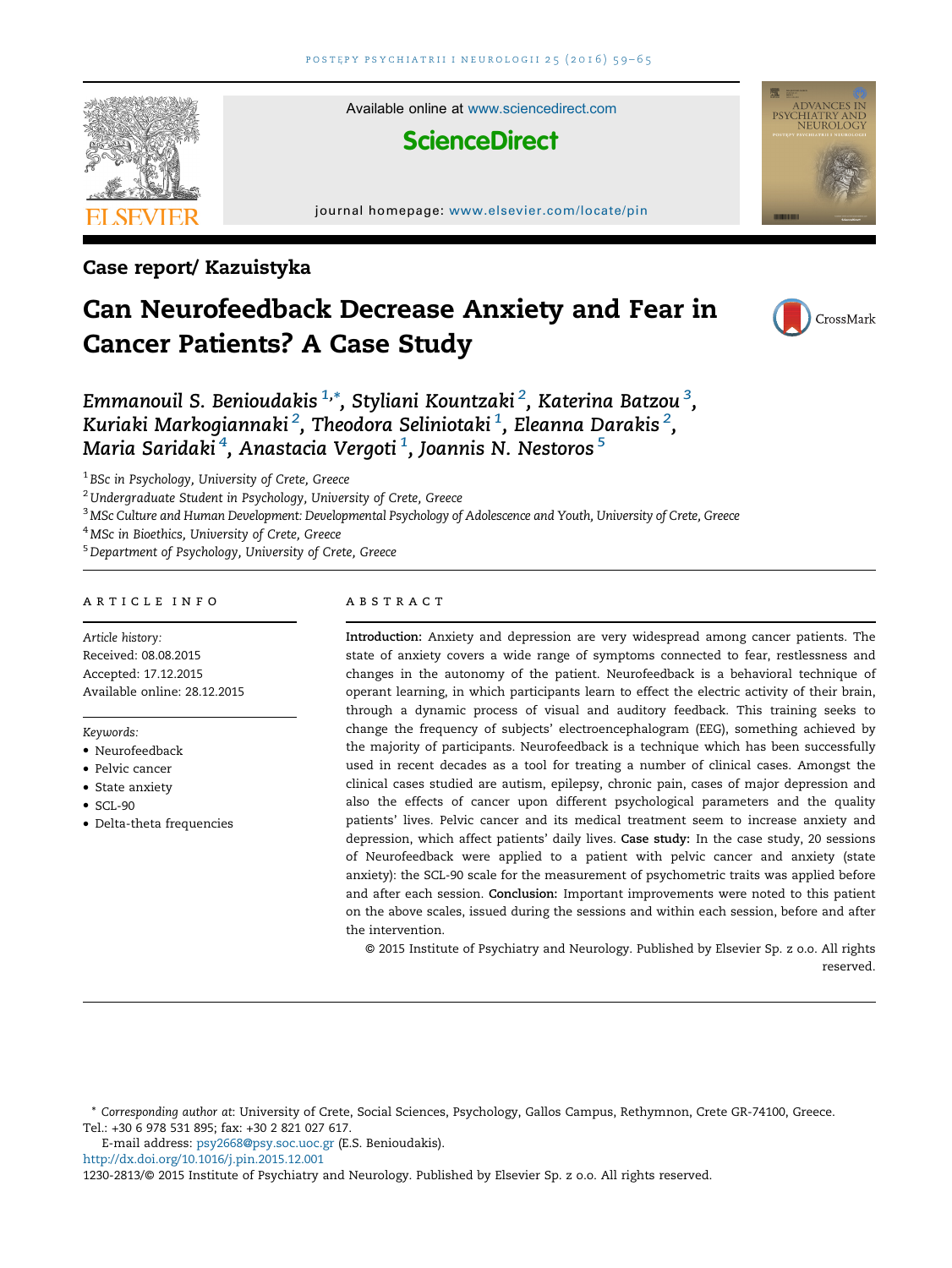#### Introduction

Cancer is one of the main causes of death in the developed countries as well as in the developing ones. Increases in deaths from cancer is correlated to the aging of a population, the choice of an endangered life-style including things such as smoking, lack of physical exercise and the adoption of Western' diet [\[1,](#page--1-0) 2]. Despite the increase in the incidence of cancer, the life expectancy of cancer patients has increased in recent years, due to the more timely diagnosis and advanced treatments of the disease [\[3\].](#page--1-0)

A cycle of treatment for a cancer patient might include a surgical operation, chemotherapy, radiation therapy, hormonal therapy and the pharmaceutical treatment necessary to treat the symptoms of the disease [\[4\]](#page--1-0). Treating cancer, however, involves more than bodily symptoms, since Prince et al. and their associates [\[5\]](#page--1-0) note that anxiety and depression are very widespread and disastrous for the lives of cancer patients, aggravating the perception of symptoms, morbidity and lethality rates. Thus, they conclude that there can be no health without mental health [\[6\].](#page--1-0) Throughout treatment and after the completion of the medical intervention as well, the problems which cancer patients confront are not only of a bodily nature, such as pain, weakness and difficulty in movement [\[7\],](#page--1-0) but are also of a psychological nature. According to research, cancer patients are diagnosed with high rates of depression, anxiety, sleep problems, loss of weight and with an overall low rate of quality of life [\[8,](#page--1-0) 9].

Anxiety covers a wide range of symptoms connected to fear, restlessness and changes in the autonomy of the patient. This higher prevalence of anxiety disorders in cancer patients in relation to the general population could be a result of the following factors: to begin with, although stress might be a physiological adjustment response to the diagnosis of a serious disease, it may also be uncontrollably increased throughout its course due to a great number of new situations that the person is called to tackle. There seems to be a two-way relationship between the neurobiological mechanisms of anxiety and the disorders of the immune system. Given this, even the effect of the pharmaceutical treatment seems to bring about unavoidable anxiety symptoms in patients [\[10\]](#page--1-0). At the same time, results from research on cancer patients by Kangas, Milros and Bryant showed that 28% of the participants fulfilled the criteria for acute stress disorder (ASD) and that 22% fulfilled the criteria for PTSD during the first interval after their diagnosis, whereas after 12 months the percentage of PTSD reached 14% [\[11\].](#page--1-0) In addition, the prevalence of panic disorder (PD), which is characterized by repeated and spontaneous panic attacks and persistent restlessness concerning additional episodes, corresponded to an 8.7% of the cancer patients. Its diagnosis however, is difficult to perform, since patients and doctors often consider those panic attacks to be a result of the pathological state of the body [\[10\].](#page--1-0)

The research data, supports the idea that psychological discomfort influences the biological activity via neuronal or hormonal secretions of cancer cells and decreases the effectiveness of treatment [\[12\].](#page--1-0) Additionally, it is worth noting that there is a high correlation of psychological discomfort with disability, morbidity and mortality [\[13\]](#page--1-0). The need for a therapeutic intervention becomes indispensable when it comes to the mental health of cancer patients. Neurofeedback is a behavioral technique of operant learning [\[14\]](#page--1-0) which can be successfully applied to patients diagnosed with anxiety disorder or disorders of affect, as these often occur in cancer patients [\[15\].](#page--1-0) More specifically, Neurofeedback is a pioneer method belonging to the field of Neuroscience and which aids in the treatment of pathologies connected to brain malfunction.

During the application of this method, participants learn to influence the electric ability of their brain [\[14\]](#page--1-0) through a dynamic process of visual and auditory feedback. This training of subjects seeks to change the frequency of their Electroencephalogram (EEG) wave bands, that is to train each patient to adopt a different Electroencephalogram wave band pattern, included within the range of frequencies set as a target each time. The patient – with the assistance of the therapist – is expected to train his or her brain to function in a more efficient way and then to establish this preferable function. According to recent studies, Neurofeedback decreases the symptoms of anxiety and depression in the majority of participants [\[16\],](#page--1-0) whereas in healthy clients it seems to improve cognitive abilities, especially in people occupied in musical activities [\[15\].](#page--1-0) In the current research and given the demands of the era, the influence of Neurofeedback will be examined upon the levels of a pelvic cancer patient's anxiety.

#### Methodology

In our research, we applied 20 sessions of Neurofeedback of delta (1–3 Hz) and theta (3–7 Hz) frequencies to a middle aged patient (54 years old) diagnosed with pelvic cancer in the zone of the prostate. We decided to carry out 20 sessions of Neurofeedback within a period of six months, tracking the improvement that occurred in this patient, through questionnaires, EEG wave band graphs and a clinical interview. The Neurofeedback sessions were performed one year after the removal of the cancerous tumour and after the completion of radioactivity therapy. We performed measurements before and after each session with two self-report scales: the "SCL-90" and the State-Trait Anxiety Inventory [STAI] [\[17\]](#page--1-0). Neurofeedback seemed to improve cases even of people who did not present with positive results even at higher frequencies [\[18\]](#page--1-0). The main aim of the current clinical case was to distinguish the positive impact of Neurofeedback upon the anxiety and fear experienced by cancer patients. The lack of a control group, however, is the main restriction of this presentation. The study protocol was approved by the Spin-off company Synchronal Amphiaraia, Scientific Committee, University of Crete.

#### Neurofeedback procedure

We applied 4 Neurofeedback protocols in each session, which lasted 40–10 min for each different protocol. The